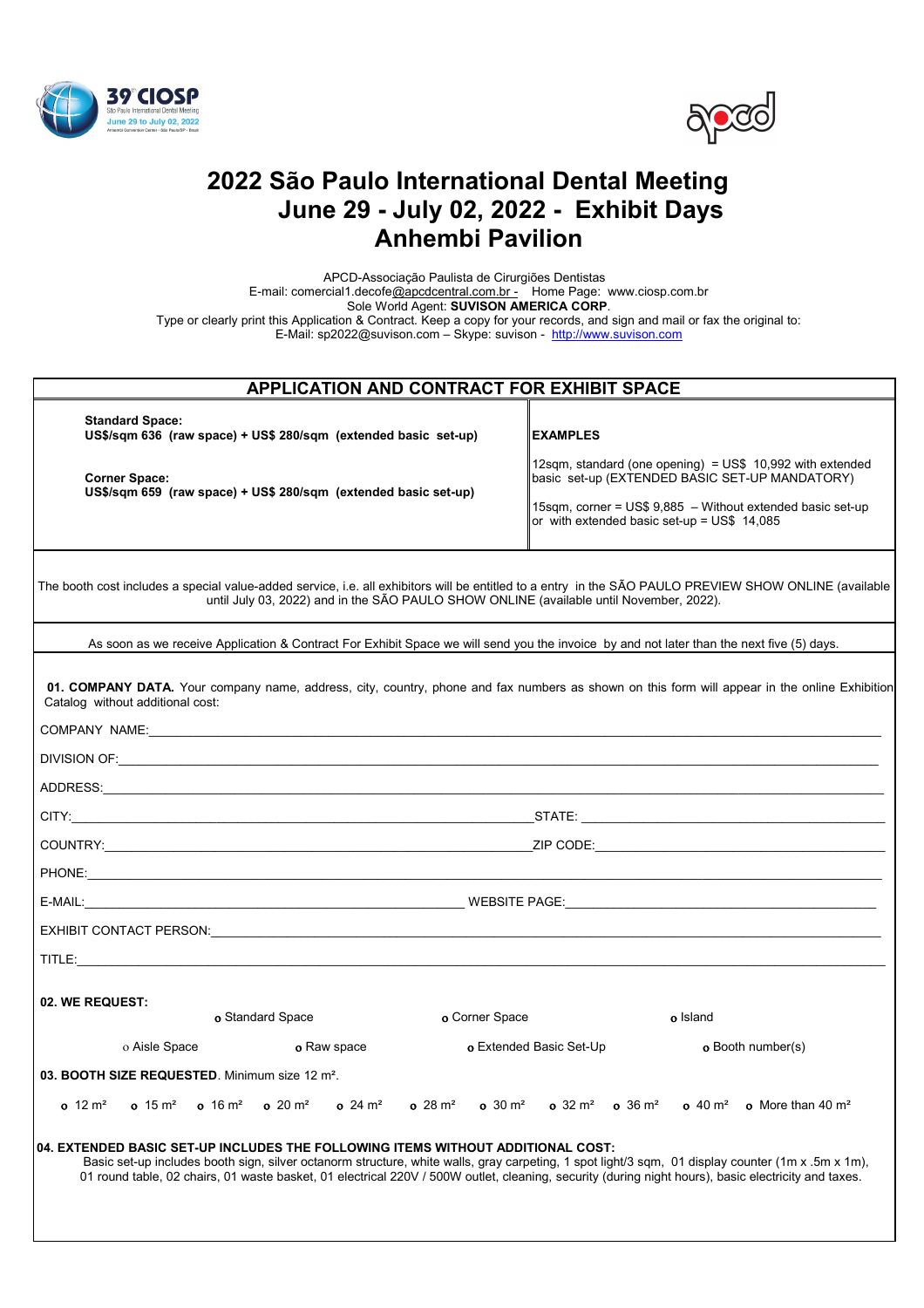



| TOTAL AMOUNT:  US\$                                                                                                                                                                                                                                                                                                                                                                                                                    |
|----------------------------------------------------------------------------------------------------------------------------------------------------------------------------------------------------------------------------------------------------------------------------------------------------------------------------------------------------------------------------------------------------------------------------------------|
|                                                                                                                                                                                                                                                                                                                                                                                                                                        |
| . FOR THE SUVISON SERVICES: US\$<br>. FOR THE USE OF COMMERCIAL SPACE OF SQM: US\$                                                                                                                                                                                                                                                                                                                                                     |
|                                                                                                                                                                                                                                                                                                                                                                                                                                        |
| <b>05. DATES &amp; CONDITIONS OF PAYMENT.</b>                                                                                                                                                                                                                                                                                                                                                                                          |
| The total amount has to be paid in US funds and in two different payments, according to the following conditions:                                                                                                                                                                                                                                                                                                                      |
| * For the Suvison services the payment must be made by AND NOT LATER THAN the date stipulated in the Invoice, by a WIRE TRANSFER<br>ONLY, as per the below bank details:                                                                                                                                                                                                                                                               |
| BANK OF AMERICA, 3833 West Commercial Blvd., Tamarac, FL 33309, USA<br><b>PLEASE NOTE</b><br>Beneficiary: SUVISON INTERNATIONAL, INC.<br>ACCOUNT # 229022975224 SWIFT: BOFAUS 3N                                                                                                                                                                                                                                                       |
| ** For the use of commercial space the payment must be made by AND NOT LATER THAN the date stipulated in the Invoice, by a WIRE<br>TRANSFER ONLY, as per the below bank details:                                                                                                                                                                                                                                                       |
| <b>BANK DETAILS:</b>                                                                                                                                                                                                                                                                                                                                                                                                                   |
| <b>BANK: BANCO ITAU UNIBANCO</b><br><b>AGENCY NUMBER 0251</b><br>RUA BRIGADEIRO LUIZ ANTONIO, 1030<br>ZIP CODE: 01318-001 - SÃO PAULO/SP - BRASIL<br><b>SWIFT CODE: ITAUBRSP</b><br><b>ACCOUNT NUMBER: 64631-1</b><br>IBAN CODE: BR67 6070 1190 0025 1000 0646 311C 1                                                                                                                                                                  |
| <b>BENEFICIARY:</b><br>APCD ASSOCIAÇÃO PAULISTA DE CIRURGIÕES DENTISTAS                                                                                                                                                                                                                                                                                                                                                                |
| 06. If the payment has not been done by the date mentioned in the Invoices, this Application & Contract For Exhibit Space will be<br>automatically cancelled.                                                                                                                                                                                                                                                                          |
| 50% of total amount of this Application and Contract is the NON-REFUNDABLE DEPOSIT.                                                                                                                                                                                                                                                                                                                                                    |
| Failure of the payment on the due dates may render the reservation liable to forfeit.                                                                                                                                                                                                                                                                                                                                                  |
| All exhibitors must be in good financial standing with the APCD in order to be accepted. Please consult CANCELLATION POLICY.                                                                                                                                                                                                                                                                                                           |
| 07. PRODUCTS TO BE EXHIBITED BY YOUR COMPANY.<br>The Product Classification Form for the Guide to Technical Exhibits will be mailed out to your Company once the 50% NON REFUNDABLE DEPOSIT has<br>been paid. The products of your Company will be listed in the online Exhibition Catalog without additional cost.                                                                                                                    |
| 08. EXHIBITOR MANUAL/REGULATION. All exhibitors will receive timely exhibitors service kit containing complete information on the Exhibition and its<br>rules and regulations. This Manual/Regulation is an integral part of this Application and Contract.                                                                                                                                                                            |
| <b>NOTEWORTHY ITEMS</b>                                                                                                                                                                                                                                                                                                                                                                                                                |
| 1.- It is the sole responsibility of the Exhibitor to conform to the regulation of the ANVISA and all legal requirements for the content<br>of claims made for products. Acceptance of exhibiting at SÃO PAULO INTERNATIONAL DENTAL MEETING is not to be construed as<br>a guarantee that the manufacturer has complied with such laws and regulations.                                                                                |
| 2 - The Exhibitor is obliged, under penalty of having his contract terminated by operation of law, to send via mail to the address of<br>the PROMOTER, within 30 (thirty) days before the start of the show, copies of documents issued by the Brazilian authorities<br>(Federal, State and Municipal), authorizing the entry, sale and exhibition of products with a description of all those that will be<br>exposed during the fair |
| 3 - If the Exhibitor does not send copies of above documents within (30 days before the event), the promoter shall notify that<br>termination of contract, breach of contract.                                                                                                                                                                                                                                                         |
| 4 -The EXHIBITOR is also obliged, prior to the start of the event, to provide the PROMOTER documentation related to the<br>declaration and authorization of the Federal Revenue Entity in Brazil so it can enter into Brazilian territory with the display materials<br>and / or material for sale, under the same penalty provided in the preceding clause.                                                                           |
| 5 - With respect to products requiring refrigerated maintenance, it is the EXHIBITOR responsability to maintain proper temperature conditions according to<br>the recommendation of the Health Agency. EXHIBITOR is solely responsible in doing so towards Municipal Health authority.                                                                                                                                                 |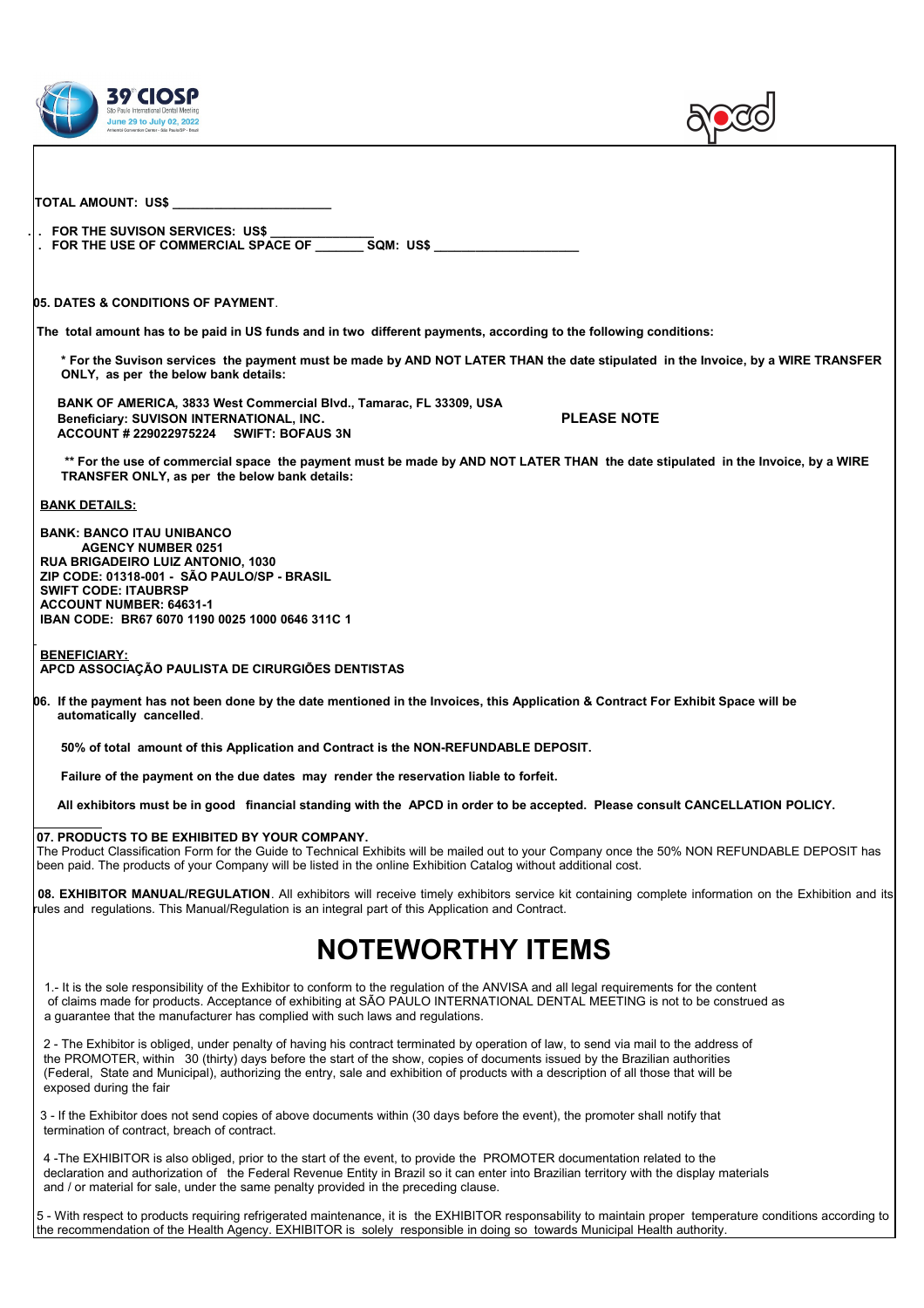



## **.- 2- Cancellation policy:**

2.1.- The non-refundable deposit, as the name says, will not be refunded whatsoever;

2.2.- Failure of the payment of the balance on the due dates mentioned in the invoice may render the reservation liable to forfeit. If the payment has not been done by the dates mentioned, the Application & Contract for Exhibit Space will be automatically cancelled. In this case, the Organizer may assign the Exhibitor´s space to any third party or parties or use the same for such other purposes as it may deem necessary, all without notice and without further liability to the Exhibitor;

2.3.- If the Exhibitor shall seek to cancel its contract, written notice thereof shall be given to the Organizer by registered or certified mail. If such notice is received by the Organizer up to 90 days before the beginning of the Exhibition, the Exhibitor shall be entitled to a refund of money paid in excess of the non-refundable deposit. Upon receipt of any such notice of cancellation, the Organizer may assign the Exhibitor´s space to any third party or parties or use the same for such other purposes as it may deem necessary, all without notice and without further liability to the Exhibitor;

2.4.- If such notice is received up to 60 days before the beginning of the exhibition, the Exhibitor shall be entitled to a refund of money paid in excess of the non-refundable deposit, only if the space cancelled by him has been sold to another Exhibitor. Upon receipt of any such notice of cancellation, the Organizer may assign the Exhibitor´s space to any third party or parties or use the same for such other purposes as it may deem necessary, all without notice and without further liability to the Exhibitor. 2.5.- If such notice is received within 59 days before the beginning of the exhibition, the Exhibitor shall not be entitled to any refund whatsoever. Upon receipt of any such notice of cancellation, the Organizer may assign the Exhibitor´s space to any third party or parties or use the same for such other purposes as it may deem necessary, all without notice and further liability to the Exhibitor.

#### **-3- Event cancellation policy:**

If the event does not take place on the scheduled date, due to the fault of the PROMOTER or due to majeure force, as well as in case of a new quarantine determination and there is an impediment and/or restriction by the Public Authority (Federal, State , Municipal), as example COVID-19, the amount paid up to the date of communication of the event's cancellation will be refunded in area (sqm) in the immediately subsequent events.

#### **-4- CANCELLATION OR REDUCTION OF 2022 EXHIBIT SPACE (in case of non-payment or non response to payment reminders)**

#### **In the above cases, the exhibitor still have to pay the full amount of the booth space plus penalty fee. The further actions will follow if the exhibitor is not compliant with this.**

Both the exhibitor and APCD acknowledge that, in the event the exhibitor has to cancel and has not paid any of the installments, APCD will sustain substantial monetary losses that cannot precisely be determined. Due to the difficulty of determining and detailing these losses, the exhibitor agrees to pay the following as liquidated damages (and not a penalty) if they cancel or downsize their booth space.

 If written notice of cancellation or reduction of booth space is received on or before **March 01, 2022** exhibitor agrees to pay a cancellation fee equal to \$1,000 per 12 sqm booth space; US\$ 1,500 from 15 to 30 sqm; US\$ 2,000 from 30 sqm. If written notice of cancellation or reduction of booth space is received after **March 01 , 2022**, exhibitor agrees to pay a cancellation fee equal to 100% of the total fee for booth space. All cancellation fees are payable immediately upon cancellation. These cancellation fee terms will apply regardless of the execution date of the application.

### **- 5 - Confidentiality and custody of documents**

 All communication about the event is done by email. We promise do not use your information from contact to send any type of SPAM. By signing this document, the exhibitor agrees that the APCD, agents and collaborators, proceed with the processing of your data. It is understood by treatment in accordance with article 5, item X of the General Data Protection Law (Brazilian Law 13.709/2018), the collection, production, reception, classification, use, access, reproduction, transmission, distribution, processing, archiving, storing, deleting, evaluating or controlling information, modifying, communication, transfer, diffusion or extraction. This term enables free, informed and unambiguous manifestation, by which the holder/guardian agrees with the treatment of their personal data for the issuance of the invoice, official catalog and registration in the exhibitor's area on the APCD website.

| Place and Date: Network and Selection and Selection and Date: |
|---------------------------------------------------------------|
|                                                               |
| Print Full Name:                                              |
| Title:                                                        |